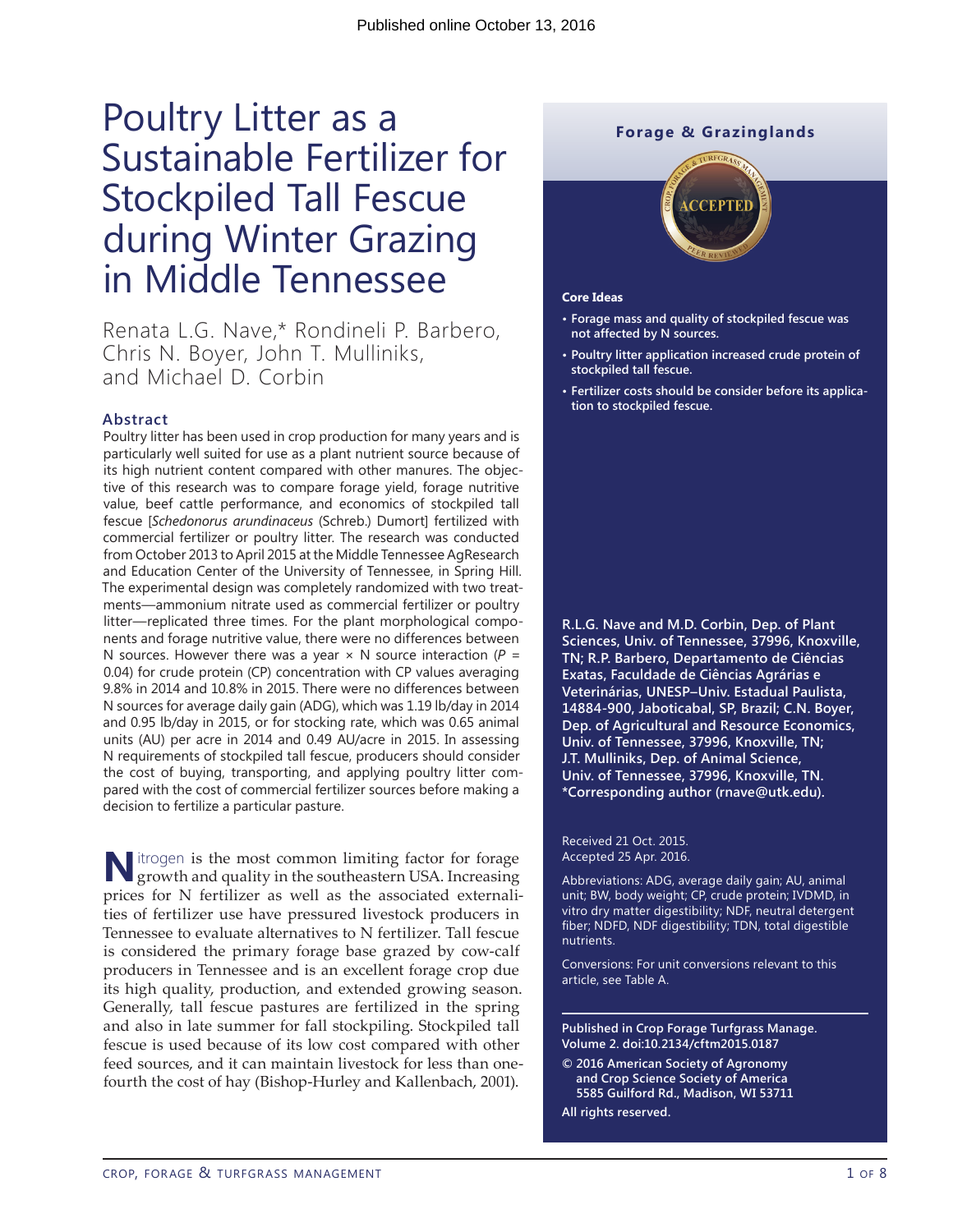## **Table A. Useful conversions.**

| To convert Column 1 to Column 2,<br>multiply by | Column 1<br>Suggested Unit | Column 2<br>SI Unit         |
|-------------------------------------------------|----------------------------|-----------------------------|
| 0.454                                           | pound, lb                  | kilogram, kg                |
| 0.405                                           | acre                       | hectare, ha                 |
| 1.12                                            | pound per acre, lb/acre    | kilogram per hectare, kg/ha |
| 2.54                                            | inch                       | centimeter, cm $(10-2 m)$   |
| 0.304                                           | foot, ft                   | meter, m                    |
| $9.29 \times 10^{-2}$                           | square foot, sq ft         | square meter, sq m          |
| $5/9$ (°F $-32$ )                               | Fahrenheit, °F             | Celsius, $^{\circ}C$        |

Forage yield decreases during the fall and winter months in the southeastern USA, and one way to minimize this problem is to stockpile forage or accumulate forage mass during late summer and fall to extend the grazing season into the winter (Fribourg and Bell, 1984). The success of stockpiling depends on the accumulation period, choice of species, and nutrient management (Matches and Burns, 1995). Nitrogen fertilization prior to stockpiling forage can result in greater yield and nutritive value during the winter (Rayburn et al., 1979; Collins and Balasko, 1981).

With recent spikes and higher volatility in the price of commercial fertilizer, many producers have started considering alternative sources of N. Broiler production has increased in the southeastern USA in the last 15 years (Sleugh et al., 2006), making poultry litter more accessible and abundant for Southeast and Tennessee livestock and row-crop producers. Poultry litter has been used in crop production for many years to provide important nutrients to row crops and pastures (Simpson, 1991). Poultry litter is particularly well suited for use as a plant nutrient source because it has a higher nutrient content than other animal manures (Evers, 1998).

The advantages of poultry litter over commercial fertilizer include a supply of nutrients other than N; slower release of soluble N, thus reducing the risk of nutrient loss by leaching; improvement of soil structure; and potentially lower cost (Evers, 1998). Poultry litter contains many of the plant nutrients, suggesting it for use as a sustainable waste management (Tewolde et al., 2011). However, N availability and the dynamics of N mineralization from manures can be greatly influenced by environmental factors (biotic and abiotic) and so are not easily predictable for producers.

Poultry litter as a source of N can provide yields and nutritive value equal to or greater than those of forages fertilized with commercial fertilizer (Torbert et al., 1992). Teutsch et al. (2005) studied N-source effects on yield and quality of stockpiled tall fescue, but more

information is needed about the relationship of yield and nutritive value to forage morphological composition and animal performance when grazing stockpiled tall fescue fertilized with poultry litter. Therefore, N fertilization strategies that include poultry litter should be investigated.

The objective of this research was to compare the forage yield, forage nutritive value, beef cattle performance, and economics of stockpiled tall fescue fertilized in autumn either with commercial fertilizer or poultry litter that will provide approximately 60 lb N/acre. Our hypothesis was that applying poultry litter as a N fertilizer source could be a sustainable alternative to commercial fertilizer for stockpiled tall fescue pastures. These results will inform Tennessee and Southeast livestock producers about optimal fertilizer decisions for stockpiling tall fescue.

# **Site Description, Treatments, Measurements, and Data Analysis**

The research was conducted from October 2013 to April 2015 in six tall fescue pastures located at the Middle Tennessee AgResearch and Education Center of the University of Tennessee (35.68° N, 86.91°W, 810 ft altitude), in Spring Hill.

The soil was a Maury silt loam (a fine, mixed, active, mesic Typic Paleudalfs). The area had been managed as a well-fertilized pasture for the previous 10 years. Initial soil samples for the site were collected at a 6-inch depth in 2013 and 2014 and sent to the University of Tennessee Soil, Plant and Pest Center (Nashville) laboratory for analysis (Hanlon and Savoy, 2007) (Table 1). The two N-source treatments were initiated on 2 Oct. 2013 and 15 Sept. 2014. The experimental design was completely randomized with two treatments and three replications per treatment  $(n = 6)$ . Treatments consisted of commercial fertilizer ammonium nitrate applied at a 60 lb N/acre and poultry litter applied at 1 ton/acre as a single application on an as-is basis at the same dates mentioned above. The commercial fertilizer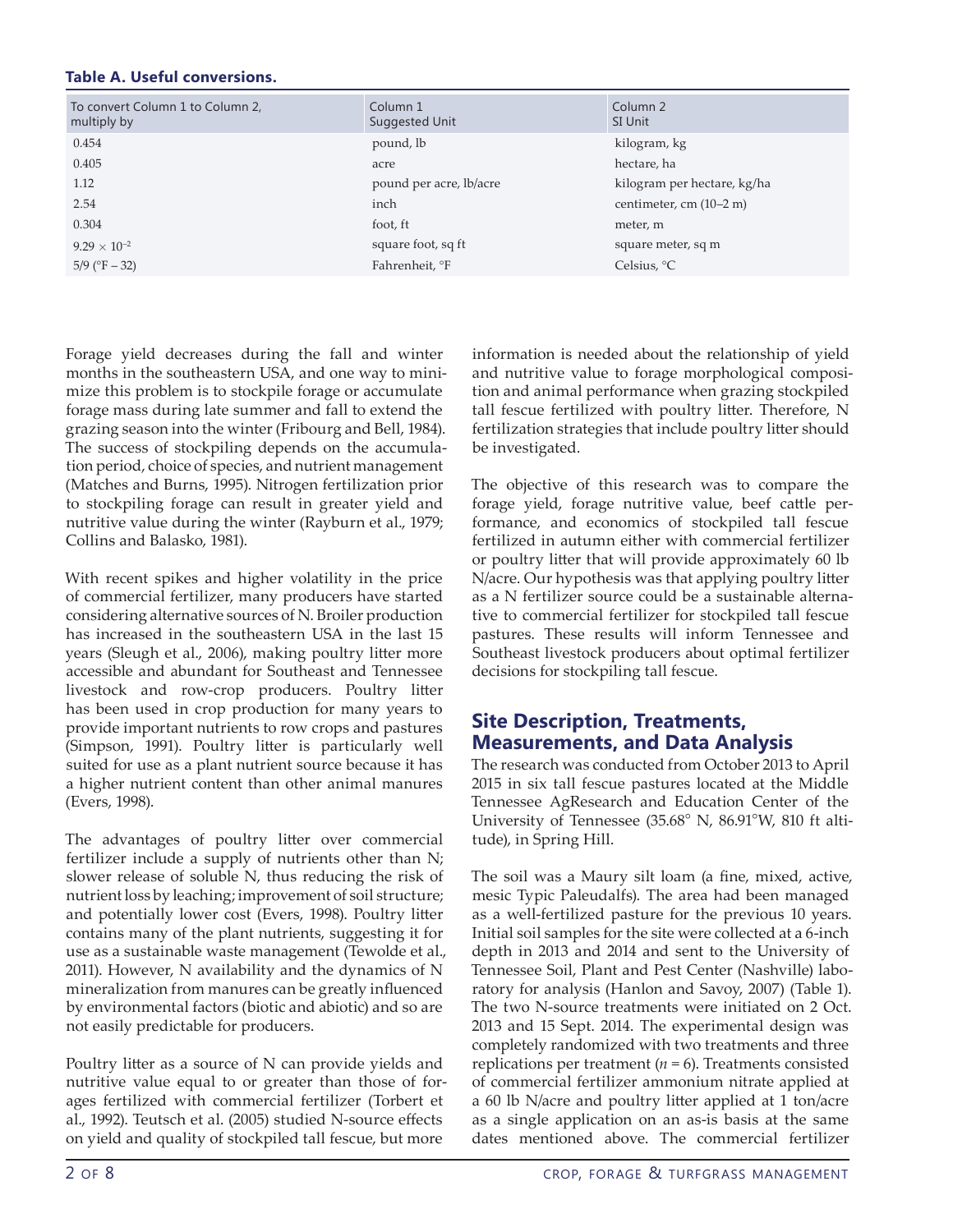| Year | Sampling<br>date | рH  |    | К   | Ca          | Mg  |
|------|------------------|-----|----|-----|-------------|-----|
|      |                  |     |    |     | $lb/acre -$ |     |
| 2013 | 09/23            | 6.0 | 91 | 132 | 1959        | 206 |
| 2014 | 09/12            | 6.0 | 93 | 148 | 2196        | 202 |

recommendation was the current tall fescue pasture recommendation for Middle Tennessee. The poultry litter rate was selected based on the plant-available N from the poultry litter used combined with the P levels contained in the soil (Table 1) in an attempt to avoid P toxicity. A composite sample was sent to the University of Arkansas Agriculture Diagnostic Laboratory (Fayetteville) for analysis (Peters et al., 2003) (Table 2).

Eighteen yearling heifers were identified each year, weighed, and randomly distributed in groups of three heifers per pasture under continuous stocking. All animals were weighed at the beginning and end of the study with an initial body weight (BW) of approximately  $628 \pm 21$  lb in 2014 and  $692 \pm 17$  lb in 2015. The difference between the final BW and initial BW was used to calculate BW gain by dividing the total days of the experimental period to calculate ADG. Stocking rate was calculated considering the total BW per acre and expressed as AU per acre, with AU corresponding to 1000 lb of BW. Pasture size was 3 acres with ungrazed forage accumulating from 2 Oct. 2013 and 15 Sept. 2014 until the beginning of grazing on 13 Jan. 2014 and 9 Jan. 2015.

During the 12-week grazing period each year, total aboveground dry matter available forage was measured weekly in each pasture with a calibrated rising plate meter (Sanderson et al., 2005). Forty points were measured at random across each pasture. To develop a regression equation for converting the rising plate meter reading to the total aboveground dry weight, each week several randomly placed 1 ft<sup>2</sup> sample areas were measured with the rising plate meter and then hand-clipped at ground level and dried to constant weight at 140°F.

Samples to characterize morphological composition and nutritive value of the forage canopy were collected from a 1-ft<sup>2</sup> area selected at random within each experimental unit on a weekly basis during the entire grazing period. Forage samples were collected above a 5-inch stubble height and separated into three categories: dead material, stem plus leaf sheath, and green lamina. All samples were dried at 140°F to constant weight. Herbage mass (lb dry matter /acre) was recorded for each component and summed to provide the total dry weight of each sample collected. Morphological components for each sample taken in each pasture were then combined and ground

Table 2. Average nutrient concentration (dry-matter basis) of poultry litter used in this experiment.

|     | pH Moisture NO <sub>3</sub> N NH <sub>4</sub> N N |                                                                                                                                                                                                                                                                                                                                                                |      |                |  |  | Ca   |  |  |
|-----|---------------------------------------------------|----------------------------------------------------------------------------------------------------------------------------------------------------------------------------------------------------------------------------------------------------------------------------------------------------------------------------------------------------------------|------|----------------|--|--|------|--|--|
|     | $\%$                                              | $\overline{\phantom{a}}$ $\phantom{a}$ $\phantom{a}$ $\phantom{a}$ $\phantom{a}$ $\phantom{a}$ $\phantom{a}$ $\phantom{a}$ $\phantom{a}$ $\phantom{a}$ $\phantom{a}$ $\phantom{a}$ $\phantom{a}$ $\phantom{a}$ $\phantom{a}$ $\phantom{a}$ $\phantom{a}$ $\phantom{a}$ $\phantom{a}$ $\phantom{a}$ $\phantom{a}$ $\phantom{a}$ $\phantom{a}$ $\phantom{a}$ $\$ |      |                |  |  |      |  |  |
| 8.3 | 39.56                                             | 0.15                                                                                                                                                                                                                                                                                                                                                           | 12.1 | 79.4 35.4 73.8 |  |  | 64.2 |  |  |

through a 1-mm screen in a shear mill (Thomas-Wiley Laboratory Mill Model 4, H. Thomas Co.) for laboratory analyses. Neutral detergent fiber (NDF), NDF digestibility (NDFD), crude protein (CP), in vitro dry matter digestibility (IVDMD), and total digestible nutrients (TDN) were predicted by means of near infrared spectroscopy (FOSS 5000, FOSS NIRSystems, Laurel, MD). Equations for the forage nutritive analyses were standardized and checked for accuracy with the 2013 Mixed Hay Equation developed by the NIRS Forage and Feed Consortium (NIRSC, Hillsboro, WI). Software used for NIRS analysis was Win ISI II supplied by Infrasoft International (State College, PA). The Global *H* statistical test compared the samples against the model and samples from distinct data sets within the database for accurate results, in which all forage samples fit the equation with the  $(H < 3.0)$  and are reported accordingly (Murray and Cowe, 2004).

Means for all variables analyzed were calculated for each replicate pasture. Data homogeneity, normality, and outlier values were verified. For the analyses of variance, the covariance structure for each variable was selected according to the Akaike information criterion. Weekly results of herbage mass and nutritive value were pooled into monthly averages. The following interactions effects were analyzed: year × month, year × fertilizer, and month × fertilizer. Animal performance variables were evaluated without month effects. The treatment effects were analyzed with the Tukey test (*P* < 0.05) utilizing the PROC MIXED of SAS (SAS Institute, 2008).

A producer decision to apply poultry litter or commercial fertilizer could affect forage quality and animal production, both of which also have impacts on the producer's net returns. That is, the producer also needs to consider the prices of fertilizer choice as well as the effect of the choice on forage quality and beef yield. For example, one of the fertilizers might cost more than the other but could result in forage and beef of higher yields, thus benefiting the producer for the additional cost of the fertilizer. Therefore, producers might want to consider using the fertilizer source (poultry litter or commercial fertilizer) that maximizes their profits.

Comparing the economics of using poultry litter against that of commercial fertilizer has several challenges. First, poultry litter contains several other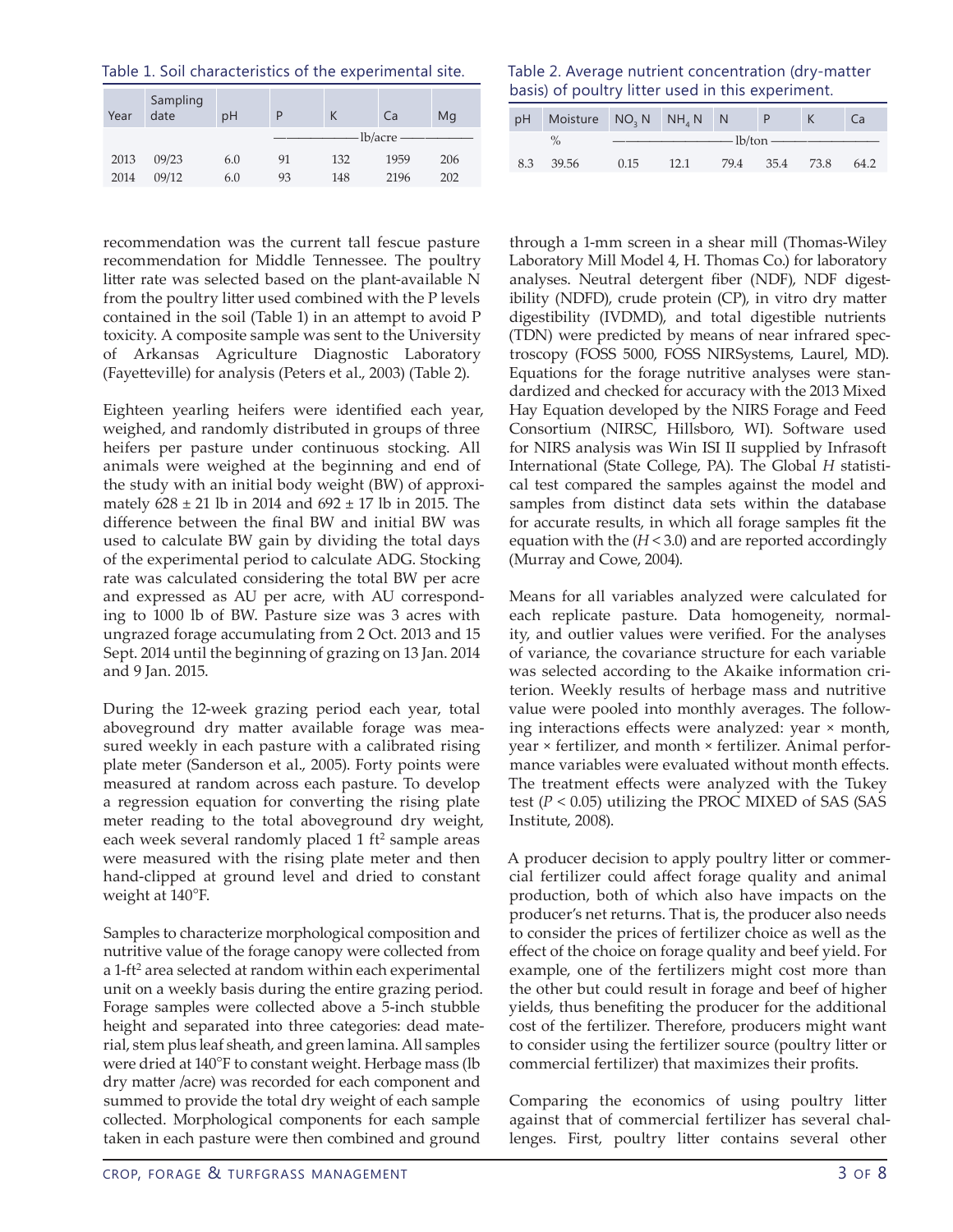nutrients beyond N fertilizer, which cannot be directly compared in this analysis. Also, the costs of poultry litter, application, and transportation vary by farm with distance from a poultry litter source, thus driving the economics of poultry litter use as a fertilizer. Therefore, the present study determined the break-even cost for buying, applying, and transporting poultry litter to estimate what a producer might be willing to pay to buy, apply, and transport 1 ton/acre instead of applying 60 lb/acre of commercial fertilizer N. The expected net returns were calculated for the two N fertilizer sources using a partial budgeting approach, which measures the changes in revenues and costs resulting from implementing a change in production practices (Kay et al., 2012). The producer's expected net returns for using commercial fertilizer was

$$
E(NR_{\rm CF}) = pE[y(N_{\rm CF})] - r_{\rm CF}N_{\rm CF} - A_{\rm CF'}
$$

where  $E(NR_{CF})$  is the expected net return (\$/acre) for using commercial fertilizer (CF); *p* is the price of beef (\$/lb);  $y(N_{CF})$  is beef yield (lb/acre), which is a function of the N fertilizer;  $r_{CF}$  is the price of the N fertilizer (\$/ acre);  $N_{CF}$  is the amount of N fertilizer applied (lb/acre); and  $A_{CF}$  is the cost of applying the N fertilizer (\$/acre). The expected net returns for the using poultry litter was

$$
E(NR_{\rm PL})=pE[y(N_{\rm PL})]-Cost_{\rm PL},
$$

where  $E(NR_{\text{pr}})$  is the expected net return (\$/acre) for using poultry litter (PL), and  $Cost_{\text{PI}}$  is the cost of buying, transporting, and applying the 1 ton/acre of poultry litter (\$/acre).

The break-even cost of buying, applying, and transporting poultry litter was found by setting the net returns equal and solving for  $Cost_{\text{pr}}$ . This is expressed as

$$
BE_{\rm PL} = pE[y(N_{\rm PL})] - pE[y(N_{\rm CF})] + r_{\rm CF} N_{\rm CF} + A_{\rm CF}
$$

where  $BE_{pI}$  is the break-even cost of buying, transporting, and applying the 1 ton/ acre poultry litter (\$/acre). If a producer could buy, transport, and apply poultry litter for less than the break-even cost, they would be better off using poultry litter rather than commercial fertilizer for stockpiling tall fescue.

The average beef yields (lb/acre) were from the experimental data in this study. The average price of beef was selected using the 10-year average price (from 2003 to 2012) for 600–800-lb heifer calves in Tennessee of [\\$1.75/lb](1.75/lb) (USDA-NASS, 2013). The price of N from ammonium nitrate ranged from \$<0.3/lb>in 2003 to \$1/lb in 2013 (USDA-NASS, 2013). The producer's decision to use poultry litter rather than commercial fertilizer will depend on the price of N, and since there was such high variability in the price of N in recent years, we present results for the break-even cost  $(BE_{\text{PI}})$  over a range of N fertilizer prices  $(r_{CF})$ . The application cost for N from ammonium nitrate was [\\$7.69/acre,](7.69/acre) which were from the University of Tennessee Department of Agricultural and Resource Economics Custom Rate Survey (2013).

## **Weather Data, Available Forage, and Forage Nutritive Value**

Weather data were evaluated for both years during the stockpiling period that preceded grazing (Fig. 1). In 2013, August–December rainfall averaged 3.4 inches per month, which was 20% below the 30-year average, and in 2014 it averaged 5 inches per month, which was 18% above the 30-year average. The mean air temperature from August to December was 0.5°F and 0.9°F above the 30-year average in 2013 and 2014. With the exception of the 2013 average rainfall being lower than adequate, rainfall in 2014 and temperature in both years were considered adequate for forage growth during the study period.



Fig. 1. Average monthly precipitation and temperatures in 2013, 2014, and 2015 and the 30-year average for Spring Hill, TN.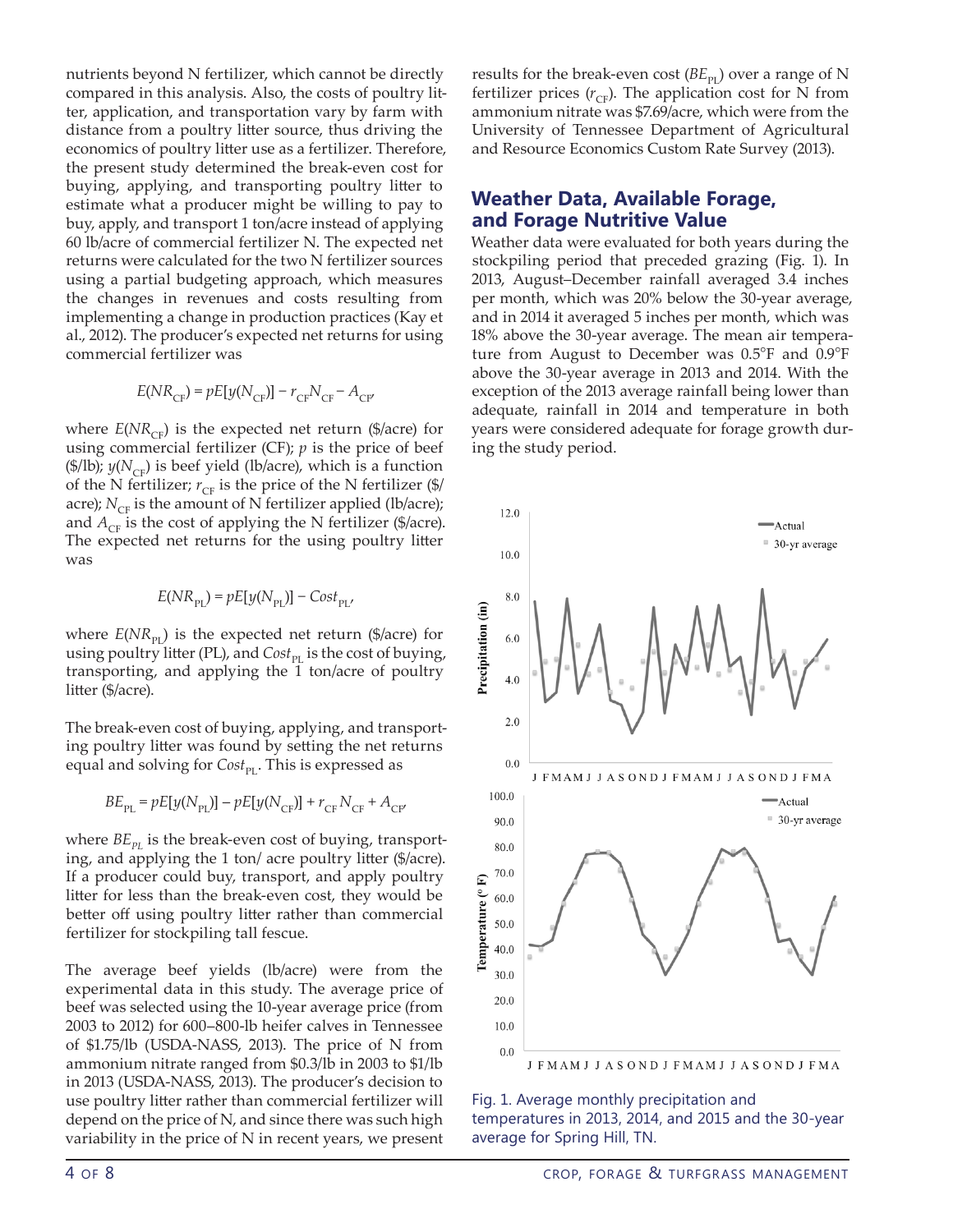For all plant variables analyzed in this study (available forage variables and nutritive value variables), there were differences between years and between the three monthly grazing periods, with the exception of NDF, TDN, and IVDMD; NDFD differed only between monthly grazing periods only (Table 3). Total available forage was approximately 500 lb/acre greater in 2014, while leaf mass, dead material mass, and CP were approximately 8, 7, and 1% greater, respectively, in 2015. Available forage and dead material decreased by the end of the grazing period in March, as expected (Table 3). On the basis of weekly samplings, the percentage of leaves decreased by the second month, but increased by the end of the grazing period.

Forage nutritive value was not different among the monthly samples. Also, there was an interaction between year and month for mass of the morphological components and nutritive value variables. Stem mass was greater in February and March than in January, at the beginning of the experimental period (Table 3), along with a decrease in leaf mass. Early in the season, frequent defoliation is important to manage the rapid forage accumulation due to stem elongation (Nave et al., 2014).

Among plant morphological components and nutritive value variables, there were no differences between N sources (Table 3). Knowledge of pasture morphological composition is important to manage forage yield and nutritive value, and no changes occurred between inorganic fertilizer and poultry litter in a tall fescue pasture (Franzluebbers and Stuedemann, 2006). In the present study, no differences were found between N sources for the percentage of leaves, stems, and dead material in a stockpiled tall fescue pasture grazed during winter

(Table 3). This is also important because cattle have the ability to select the uppermost vertical layers of forage, which have a higher CP concentration (Wilkinson et al., 1970). There was a year × source interaction effect for CP (Table 3). This could be attributed to the lower total precipitation in 2013. Nitrogen uptake can be greatly affected during years of inadequate precipitation (Colville et al., 1963). Nitrogen release rate was greatest during the first 60 days following poultry litter application (Pitta et al., 2012). During 2013, when poultry litter was applied, precipitation was below average during October and November following initial application (Fig. 1), which could have delayed mineralization of poultry-litter organic N. Teutsch et al. (2005) found no differences between N sources for tall fescue nutritive value. In the same study, no differences were observed between ammonium nitrate and poultry litter for tall fescue forage yield (Teutsch et al., 2005). Similarly in our study, N sources did not affect nutritive value or available forage in either year.

There was a N source × date interaction for available forage (Fig. 2). In both years, available forage was greater for the first 4 weeks and decreased in Weeks 5 and 6 however, available forage increased again toward the end of the grazing period. These trends were more evident in 2015 than in 2014. Despite variable weekly available forage, no differences between N sources were observed. Pastures fertilized with poultry litter showed less variation than those fertilized with commercial fertilizer (Fig. 2). But pastures fertilized with commercial fertilizer had somewhat less variation in CP than those fertilized with poultry litter (Fig. 3). In our study, stockpiled tall fescue fertilized with poultry litter resulted in more consistent available forage during the winter than commercial fertilizer. This was

|                  | Year              |                  | Month  |                   | Source <sup>+</sup> |           |      | P-value    |          |          |        |                        |                         |                          |
|------------------|-------------------|------------------|--------|-------------------|---------------------|-----------|------|------------|----------|----------|--------|------------------------|-------------------------|--------------------------|
| Plant variable   | 2014              | 2015             | Jan.   | Feb.              | Mar.                | <b>CF</b> | PL   | <b>SEM</b> | Year     | Month    | Source | Year $\times$<br>month | Year $\times$<br>source | Month $\times$<br>source |
| Available forage |                   |                  |        |                   |                     |           |      |            |          |          |        |                        |                         |                          |
| Total (lb/acre)  | 2200 at           | 1686 b           | 2162c  | 1999 d            | 1713 e              | 2048      | 1821 | 69.6       | < 0.0001 | 0.007    | 0.08   | 0.30                   | 0.32                    | 0.59                     |
| Leaves $(\% )$   | 14.2 <sub>b</sub> | 22.0a            | 30.0c  | 10.3 <sub>e</sub> | 18.5d               | 17.3      | 14.5 | 13.7       | 0.0006   | < 0.0001 | 0.69   | 0.0008                 | 0.56                    | 0.73                     |
| Stem $(\%)$      | 84.7 a            | 6.8 <sub>b</sub> | 35.7 d | 49.3c             | 54.7 c              | 47.9      | 51.1 | 34.8       | < 0.0001 | < 0.0001 | 0.64   | < 0.0001               | 0.39                    | 0.74                     |
| Dead $(\%)$      | 1.13 <sub>b</sub> | 7.12a            | 34.3c  | 40.3c             | 26.8 <sub>d</sub>   | 34.8      | 34.4 | 31.8       | < 0.0001 | 0.0006   | 0.96   | 0.0002                 | 0.96                    | 0.92                     |
| Nutritive value§ |                   |                  |        |                   |                     |           |      |            |          |          |        |                        |                         |                          |
| CP(%)            | 9.78 <sub>b</sub> | 10.8a            | 9.73d  | 9.78 d            | 11.4c               | 10.5      | 10.2 | 2.44       | 0.003    | < 0.0001 | 0.43   | < 0.0001               | 0.04                    | 0.34                     |
| NDF(%)           | 67.3              | 67.0             | 67.7   | 67.3              | 66.5                | 66.7      | 67.5 | 4.92       | 0.85     | 0.41     | 0.53   | < 0.0001               | 0.98                    | 0.26                     |
| TDN $(%)$        | 59.3              | 60.1             | 59.1   | 59.4              | 60.6                | 60.1      | 59.1 | 4.28       | 0.54     | 0.12     | 0.46   | < 0.0001               | 0.54                    | 0.31                     |
| IVDMD $(\%)$     | 59.4              | 59.9             | 59.2   | 59.4              | 60.2                | 59.9      | 59.2 | 2.92       | 0.54     | 0.11     | 0.45   | < 0.0001               | 0.54                    | 0.30                     |
| NDFD(%)          | 49.3              | 50.3             | 47.5 e | 49.3 d            | 52.5c               | 49.2      | 51.0 | 6.30       | 0.48     | 0.0006   | 0.17   | < 0.0001               | 0.90                    | 0.45                     |

Table 3. Available forage and nutritive value of stockpiled tall fescue as affected by year, month, and nitrogen source during winter grazing in Tennessee.

† Fertilizer source: commercial fertilizer (CF) or poultry litter (PL).

‡ Year (a,b), month (c,d,e). Means without a common letter differ (*P* < 0.05).

§ CP, crude protein; NDF, neutral detergent fiber; TDN, total digestible nutrients; IVDMD, in vitro dry matter digestibility; NDFD, neutral detergent fiber digestibility.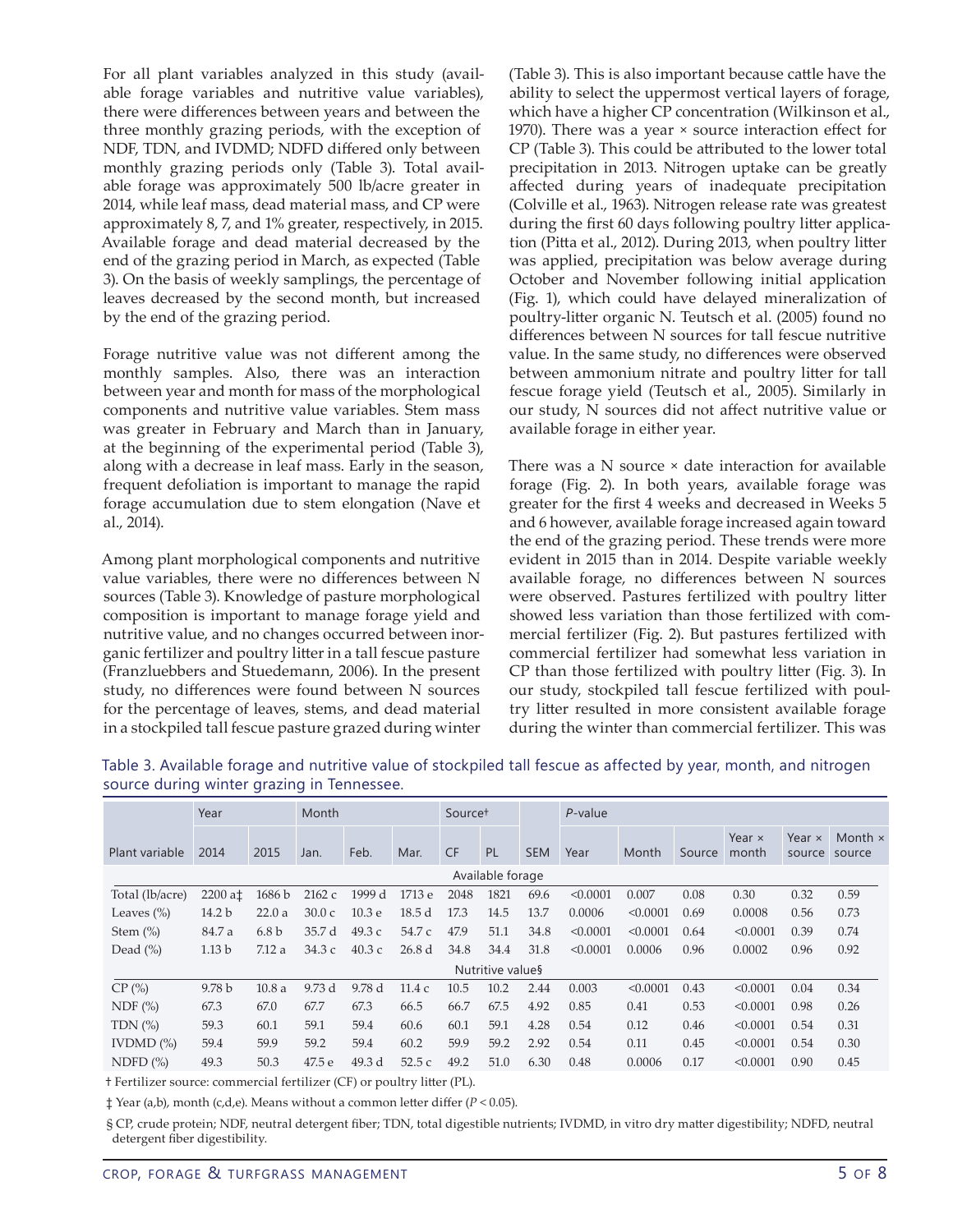

Fig. 2. Average weekly available forage and standard deviation (STDV) in 2014 and 2015 with commercial fertilizer (CF) and poultry litter (PL) for tall fescue during winter grazing in Middle Tennessee.

especially the case when precipitation was low. Also, in both years, poultry-litter-fertilized pastures had higher CP later in the season, when growing temperatures increased (Fig. 1 and 3). These results suggest that poultry litter can be considered an alternative N source for tall fescue pastures previously well fertilized with commercial fertilizers.

## **Animal Performance**

The ADG of the heifers was 1.19 lb/day in 2014 and 0.95 lb/day in 2015 across 3 consecutive months of grazing during the winter (Table 4). This is in agreement with previous studies comparing the beef gain



Fig. 3. Average weekly crude protein concentration and standard deviation (STDV) in 2014 and 2015 with commercial fertilizer (CF) and poultry litter (PL) for tall fescue during winter grazing in Middle Tennessee.

of unsupplemented calves grazing stockpiled tall fescue during winter (McClure et al., 1977; Poore and Green, 1999). Among all animal-related variables analyzed in this study, there were no differences between the N sources (Table 4). Although there is no previous research on stockpiled tall fescue, in northeast Georgia cattle that grazed bermudagrass pastures fertilized under two different strategies did not show differences in ADG between fertilization regimes in any season or if averaged annually (Franzluebbers and Stuedemann, 2006). Also in the same study, the stocking rate was also not different between fertilization regimes; however, the timing of nutrient availability to forage appeared

Table 4. Animal performance as affected by year and nitrogen source of stockpiled tall fescue during winter grazing in Tennessee.

|                              | Year         |                   | Source <sup>+</sup> |           |            | P-value |        |                      |  |
|------------------------------|--------------|-------------------|---------------------|-----------|------------|---------|--------|----------------------|--|
| Animal variable <sup>#</sup> | 2014<br>2015 |                   |                     | <b>PL</b> | <b>SEM</b> | Year    | Source | Year $\times$ source |  |
| ADC (lb/day)                 | 1.19         | 0.95              | 1.12                | 1.01      | 0.04       | 0.20    | 0.61   | 0.89                 |  |
| BW gain (lb/acre)            | $92.8$ a§    | 52.5 <sub>b</sub> | 73.2                | 72.3      | 9.15       | 0.01    | 0.94   | 0.85                 |  |
| Stocking rate (AU/acre)      | 0.65a        | 0.49 b            | 0.54                | 0.59      | 0.08       | 0.007   | 0.24   | 0.41                 |  |

† Fertilizer source: commercial fertilizer (CF) or poultry litter (PL).

‡ ADG, average daily gain; BW, body weight; AU, animal unit (= 1000 lb of BW).

§ Means without a common letter differ (*P* < 0.05).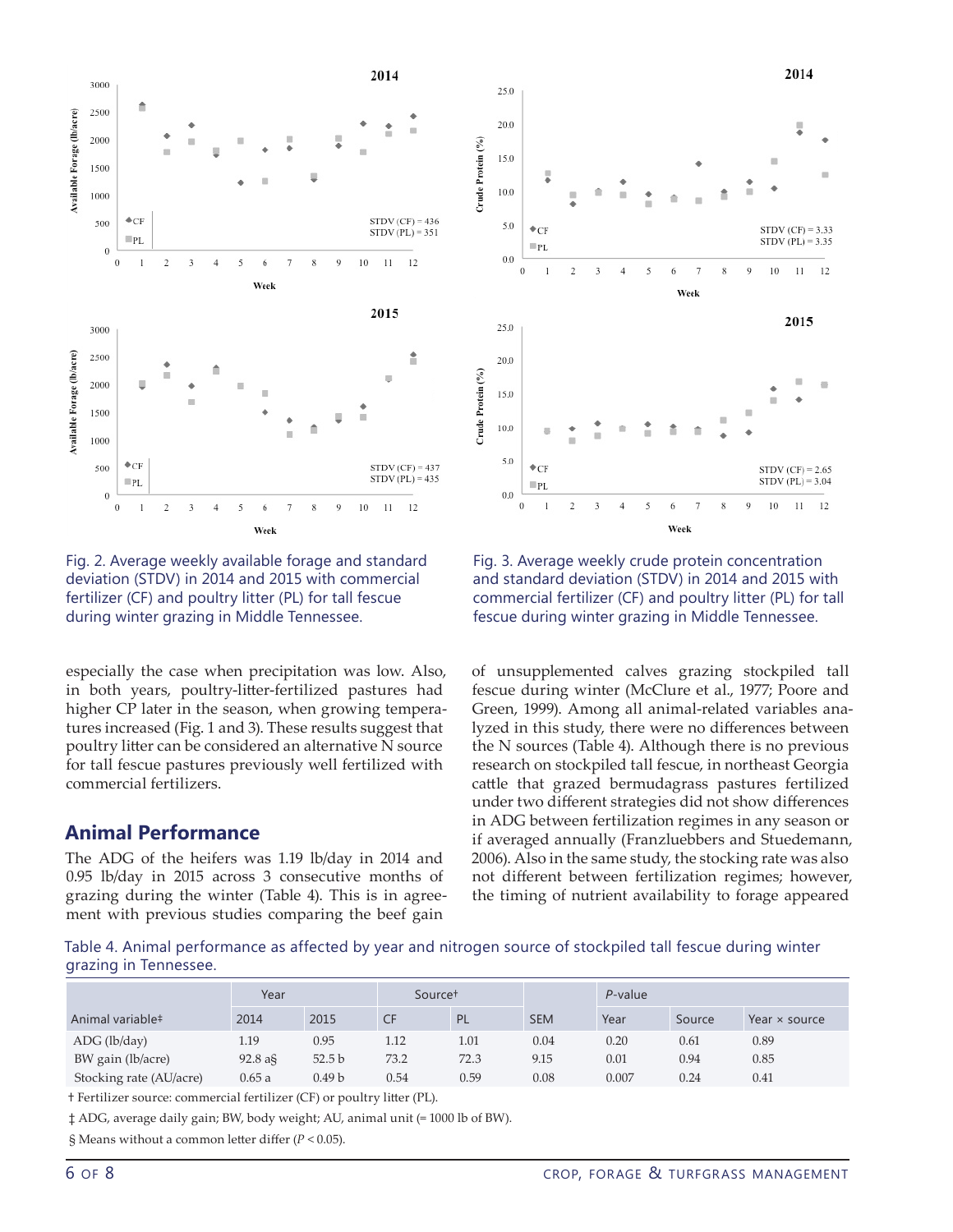to be different for poultry litter than with inorganic fertilizers (Franzluebbers and Stuedemann, 2006).

In a study evaluating the impact of long-term application of poultry litter, elevated concentrations of P were observed in runoff from grasslands (Kingery et al., 1994). To reduce the accumulation of P in the soil and to maximize P uptake in poultry-litter-fertilized forages, management practices should focus on optimizing stem production since almost 60% of the total P in forages is located in stems (Pederson et al., 2002). When managed correctly, pasture poultry litter application may be a viable way to recycle nutrients such as N, P, and K in manure (Bolan et al., 2010) while aiding litter disposal problems and enhancing the physical, chemical, and biological fertility of soils (McGrath et al., 2009).

## **Economics**

Producers need to consider the cost of buying, transporting, and applying poultry litter, as well as commercial fertilizer costs, before making a decision to fertilize stockpiled tall fescue (Fig. 4). Because the difference in average beef yields (per acre) for animals grazing stockpiled tall fescue fertilized with commercial fertilizer and poultry litter was small, the break-even cost was mainly a function of the cost of the commercial fertilizer. The break-even cost ranged from \$24 to \$60/ acre as the price of N fertilizer increased from 0.3 to 0.9 \$/lb. For example, if N from commercial fertilizer costs \$<0.60/lb>, it would be more economical to apply 1 ton/ acre of poultry litter instead of 60 lb/acre of commercial fertilizer N if it were possible to buy, transport, and apply poultry litter for less than \$42/acre.

## **Conclusions**

The available forage and nutritive value of stockpiled tall fescue during winter grazing was not affected by N sources; however, available forage showed less variation on weekly samples of forage fertilized the preceding autumn with poultry litter. Also, applying poultry litter resulted in a more consistent increase in





CP during both years with increases in air temperature in late winter (March). There was also an interaction of year and N source on CP, suggesting the importance of adequate precipitation in the months following stockpiled tall fescue fertilization. It is important for the livestock producer to consider the costs of N fertilizers before deciding the application source of N.

### **Acknowledgments**

The authors would like to thank the São Paulo Research Foundation (FAPESP) grant 2013/25202-5 for the international fellowship support and the Middle Tennessee AgResearch and Education Center (MTREC), University of Tennessee, for its collaboration.

## **References**

- Bishop-Hurley, G.J., and R.L. Kallenbach. 2001. The economics of grazing beef cows during winter. Proc. Am. Forage Grassland Counc. 10: 274.
- Bolan, N.S., A.A. Szogi, T. Chuasavathi, B. Seshadri, M.J. Rothrock, Jr., and P. Panneerselvam. 2010. Uses and management of poultry litter. Worlds Poult. Sci. J. 66:673–698. [doi:10.1017/](http://dx.doi.org/10.1017/S0043933910000656) [S0043933910000656](http://dx.doi.org/10.1017/S0043933910000656)
- Collins, M., and J.A. Balasko. 1981. Effects of N fertilization and cutting schedules on stockpiled tall fescue. II. Forage quality. Agron. J. 73:821–826. [doi:10.2134/agronj1981.00021962007300](http://dx.doi.org/10.2134/agronj1981.00021962007300050018x) [050018x](http://dx.doi.org/10.2134/agronj1981.00021962007300050018x)
- Colville, W.L., L. Chesnin, and D.P. McGill. 1963. Effect of precipitation and long term nitrogen fertilization on nitrogen uptake, crude protein content and yield of bromegrass forage. Agron. J. 55:215–218. [doi:10.2134/agronj1963.00021962005500030002x](http://dx.doi.org/10.2134/agronj1963.00021962005500030002x)
- Evers, G.W. 1998. Comparison of broiler poultry litter and commercial fertilizer for coastal bermudagrass production in the Southeastern US. J. Sustainable Agric. 12:55–77. [doi:10.1300/](http://dx.doi.org/10.1300/J064v12n04_06) [J064v12n04\\_06](http://dx.doi.org/10.1300/J064v12n04_06)
- Franzluebbers, A.J., and J.A. Stuedemann. 2006. Pasture and cattle responses to fertilization and endophyte association in the southern Piedmont, USA. Agric. Ecosyst. Environ. 114:217–225. [doi:10.1016/j.agee.2005.10.003](http://dx.doi.org/10.1016/j.agee.2005.10.003)
- Fribourg, H.A., and K.W. Bell. 1984. Yield and composition of tall fescue stockpiled for different periods. Agron. J. 76:929–934. [doi:10.2134/agronj1984.00021962007600060016x](http://dx.doi.org/10.2134/agronj1984.00021962007600060016x)
- Hanlon, E.A., and H.J. Savoy. 2007. Procedures used by state soil testing laboratories in the southern region of the United States. Southern Cooperative Series Bull. 190-D. Clemson Exp. Stn., Clemson, SC.
- Kay, R.D., W.M. Edwards, and P.A. Duffy. 2012. Farm management. 7th ed. McGraw-Hill, New York.
- Kingery, W.L., C.W. Wood, D.P. Delaney, J.C. Williams, and G.L. Mullins. 1994. Impact of long-term land application of broiler litter on environmentally related soil properties. J. Environ. Qual. 23:139–147. [doi:10.2134/jeq1994.00472425002300010022x](http://dx.doi.org/10.2134/jeq1994.00472425002300010022x)
- Matches, A.G., and J.C. Burns. 1995. Systems of grazing management. In: R.F. Barnes et al., editors, The science of grassland agriculture. Vol. 2 of Forages. 5th ed. Iowa State Univ. Press, Ames. p. 179–192.
- McClure, W.H., J.P. Fontenot, and H.J. Gerken, Jr. 1977. Stockpiled fescue for wintering beef calves. Res. Division Rep. 172. Virginia Polytechnic Inst. and State Univ., Blacksburg. p. 79–81.
- McGrath, S., R.O. Magure, B.F. Tacy, and J.H. Kike. 2009. Improving soil nutrition with poultry litter application in low input forage systems. Agron. J. 102:48–54. [doi:10.2134/agronj2009.0198](http://dx.doi.org/10.2134/agronj2009.0198)
- Murray, I., and I. Cowe. 2004. Sample preparation. In: C.A. Roberts et al., editors, Near infrared spectroscopy in agriculture. ASA,